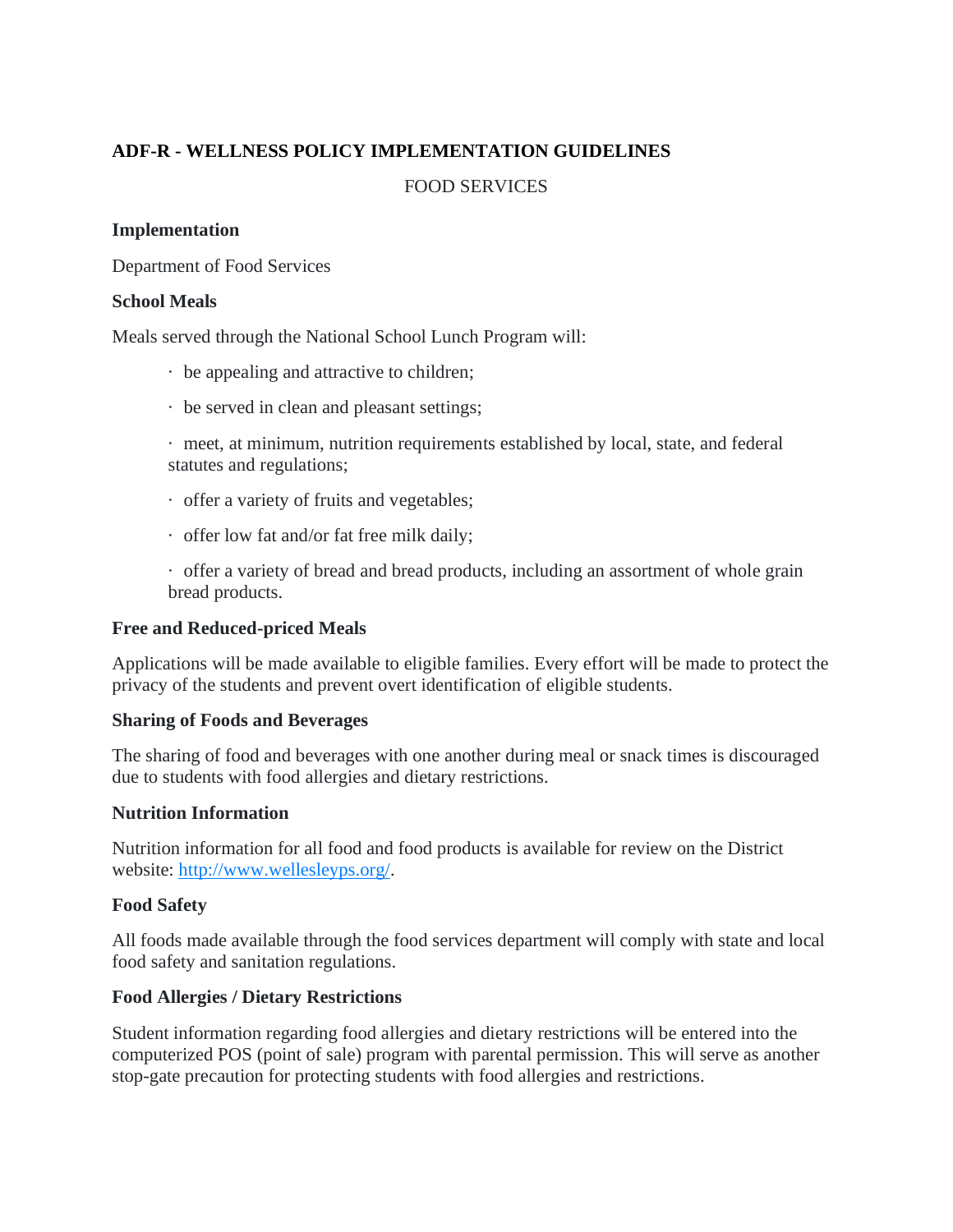# **A la Carte and Competitive Foods**

In accordance with the Massachusetts School Nutrition Law, all foods sold or provided to students outside of the National School Lunch Program will meet the standards listed below. The standards will apply 30 minutes before and until 30 minutes after the school day, with the exception of vending machines, which shall comply with these standards at all times.

The Committee recognizes the value of fundraisers for school-sanctioned student groups and clubs. Student fundraising activities involving the sale of competitive foods or beverages are permitted to the extent that federal and state laws and regulations allow, and may occur with the permission of the Superintendent or designee.

Competitive foods are defined as foods and beverages sold or provided in:

- · School cafeterias offered as a la carte items
- · School stores and snack bars
- · Vending machines (including the staff/faculty room)

### **NUTRITION EDUCATION**

Nutrition Education is provided and promoted in Fitness and Health classes and through the Nurse´s Offices so that students learn the skills and knowledge to make healthy food choices.

#### **Implementation**

Department of Fitness and Health

Nutrition education is integrated into the physical education and health education curricula. For example:

· At the elementary level, the components of healthy nutritional practices are taught through game play, physical activity and during classroom lessons.

· The system-wide elementary "Strive for 5" initiative promotes healthy eating at school and at home.

· Health classes promote eating fruits, vegetables, and whole grain products, as well as low-fat and fat-free dairy products. In addition, healthy food preparation methods and health-enhancing nutrition practices are taught at the middle school level.

· The sixth grade "Working on Wellness" program focuses on independent skills and knowledge for managing one´s own eating habits. The WOW course emphasizes caloric balance between food intake and energy expenditure (physical activity/exercise).

· The seventh grade health program and the eighth grade elective cooking course reinforce and build on the skills learned in the sixth grade.

· The High School Family and Consumer Science program offers several courses on wellness, nutrition, and healthy cooking.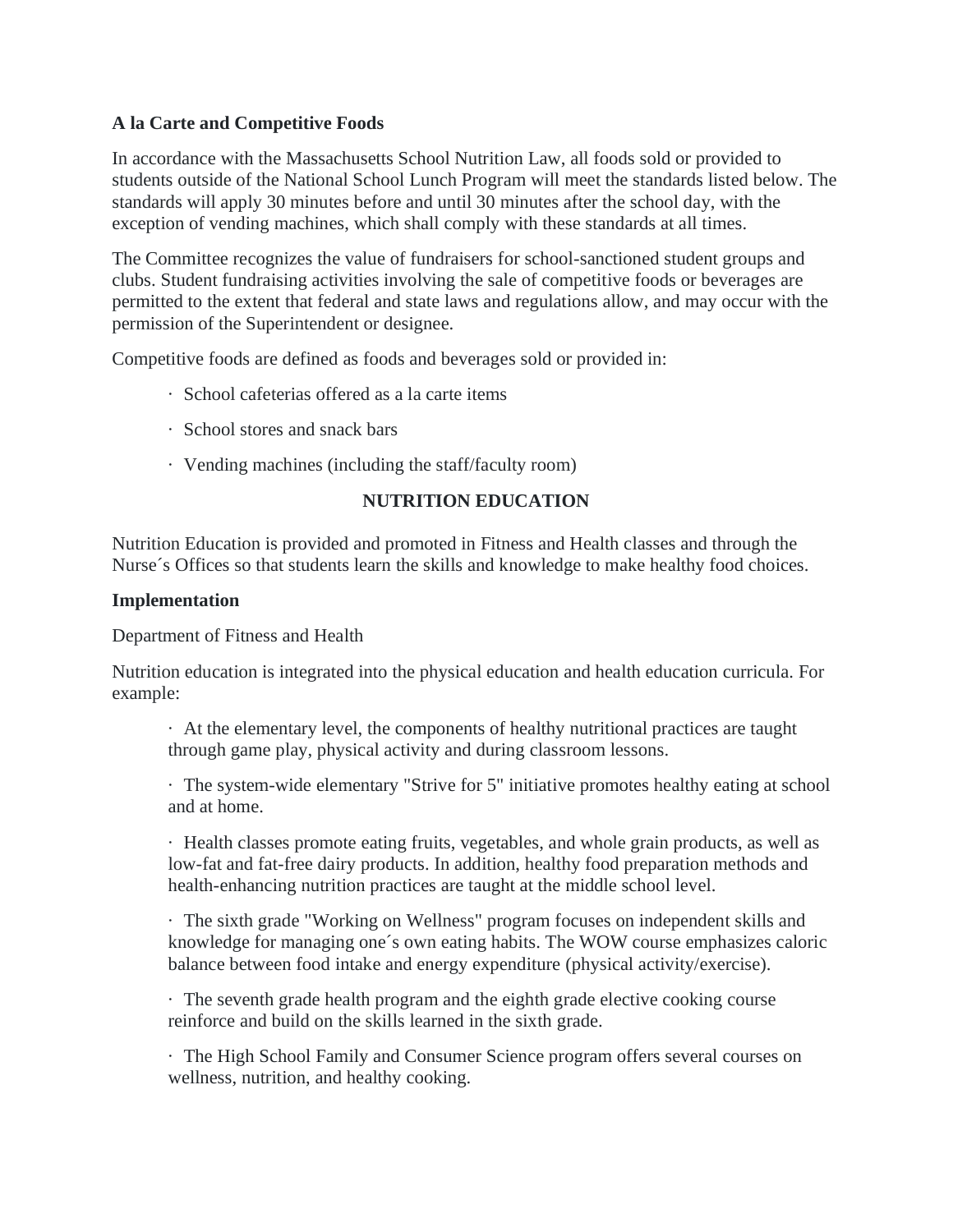· In High School fitness classes, students learn nutritional concepts as they apply to their coursework - i.e. hydration, sports nutrition, exercise physiology and the promotion of media literacy in nutrition (the "Health Issues" course).

· Whenever possible, the Fitness and Health Department links with the Department of Nursing and the Food Service Director to collaborate on the school meal program, other school foods, and nutrition-related community services.

### **Implementation**

### Department of Nursing

The school nurses actively promote healthy eating to students through:

- · Individual advice
- · Collaboration with Fitness and Health teachers
- · Participation in "Strive for 5" program at the elementary level

· Newsletter articles about benefits of eating healthy breakfasts, healthy food choices and about the benefits of physical activity

· Bulletin board displays about healthy snacks, eating breakfast, exercise, etc.

· Working with families to increase their understanding of the importance of exercise (daily physical activity) for everyone in the family

# FITNESS AND HEALTH EDUCATION AND OPPORTUNITIES

Fitness and health education and opportunities for physical activity are essential elements of each school´s instructional program. The program shall provide the opportunity for all students to develop the skills, knowledge and attitudes necessary to participate in a lifetime of healthy physical activity.

### **Implementation**

Department of Fitness and Health

· All school-based activities that are designed to promote student wellness and increase physical activity are consistent with local policy goals, Massachusetts State Frameworks and the National Frameworks for Physical Education and Health.

· Students are provided opportunities for physical activity during the school day through Fitness and Health courses and during recess period for elementary school students.

· Families should not assume that the school is or will be responsible for ensuring that their children will receive ALL of the national recommendations for moderate and vigorous activity during the daily school hours. Families need to encourage additional physical activity in order to achieve the standard for moderate to vigorous exercise on a daily basis.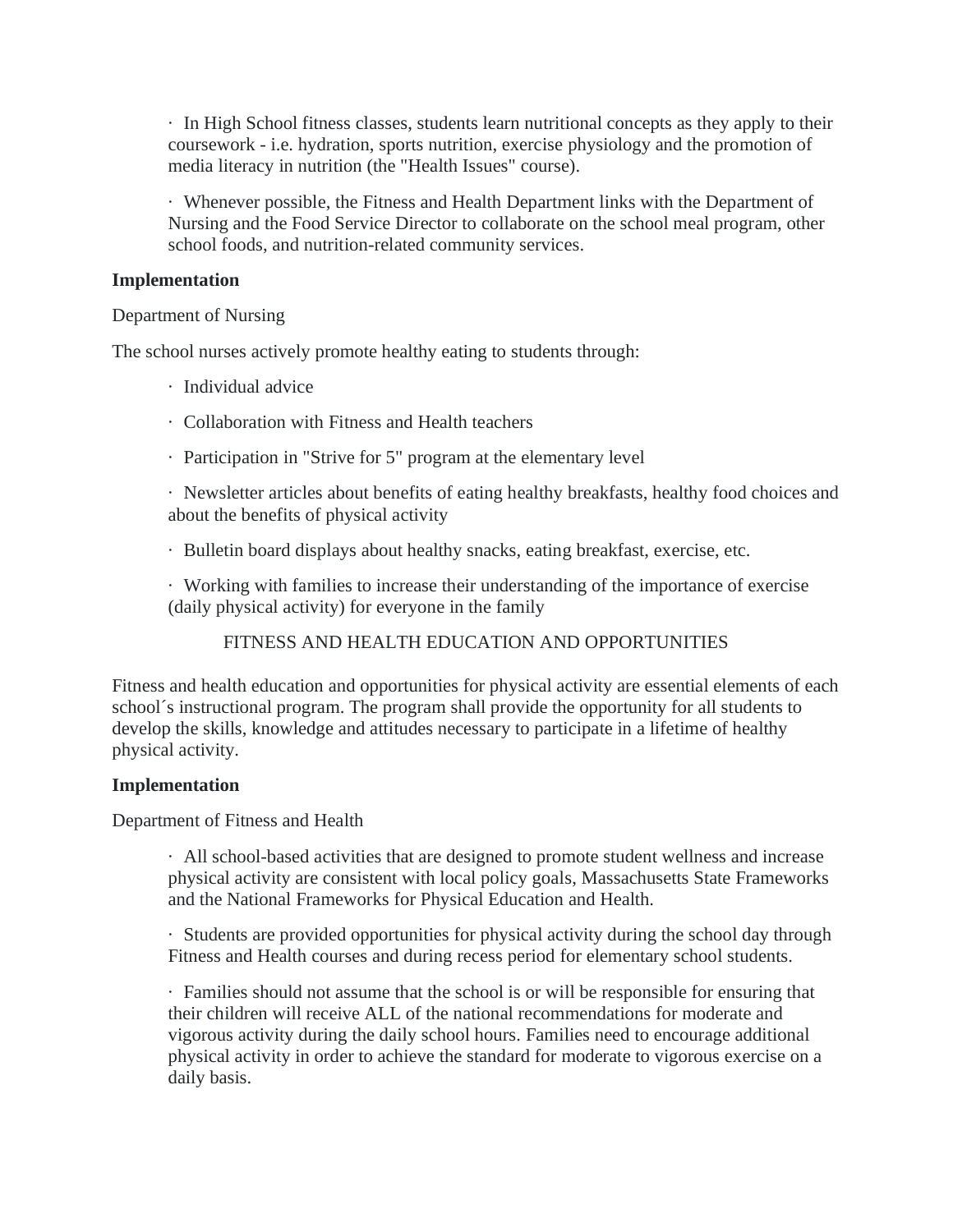# **Physical Education (P.E.) K-12**

Students in the District have regularly scheduled fitness classes at the elementary and middle school levels, and are provided with the opportunity to sign up for classes at the high school level. The instructional focus is teaching the knowledge and skills needed to live a healthy lifestyle. Instruction is wellness-based with an emphasis on educating the whole child. Participation in an extensive range of fitness activities and instruction addresses the varied interests, needs and abilities of the diverse student population. **All** students in grades K-12, including students with disabilities, special health care needs, and in alternative educational programs, will participate in physical education classes equivalent to:

- · Kindergarten and Grade 1: Two 30 minute periods per week
- · Grades 2 5: One 50 minute period per week
- · Grades 6 8: Three 52 minute periods per six day cycle
- · Grades 9 12: Four semesters of Fitness and Health must be completed to graduate. A semester course gives the student three one-hour periods per seven day cycle

A certified physical education teacher will teach all physical education classes. Physical education classes will be an environment where students learn, practice and are assessed on developmentally appropriate motor skills, social skills and knowledge. Physical education classes will include instruction in individual activities as well as competitive and noncompetitive team sports to encourage life-long physical activity. Adequate equipment will be available for all students to participate in physical education classes. Physical activity facilities on school grounds will be safe. Physical education classes will provide a physical and social environment that encourages safe and enjoyable activities for all students.

# **Physical Activity Opportunities Before and After School**

School-based activities are offered beyond the school day to enhance the learning in fitness classes. Elementary sports programs and "Exercise Across Massachusetts" are offered at the elementary level, in addition to monthly "Walk to School" days at each school. The middle and high schools will offer extracurricular physical activity programs, such as physical activity clubs or the M.S. intramural program. This program features a variety of fitness activities, open gymnasium and Fitness Center options, as well as a variety of different sports and games. Certified Physical Education instructors monitor these sessions. Students at Wellesley High School have before- and after-school access to a well-equipped Fitness Center for the pursuit of personal fitness and individual workouts. The High School and Middle School, as appropriate, will offer interscholastic sports programs. The District will offer a range of activities that meet the needs, interests, and abilities of all students, including boys, girls, students with disabilities, and students with special health-care needs.

# SCHOOL-BASED ACTIVITIES PROMOTING WELLNESS

All school-based activities are designed to promote wellness.

# **Implementation**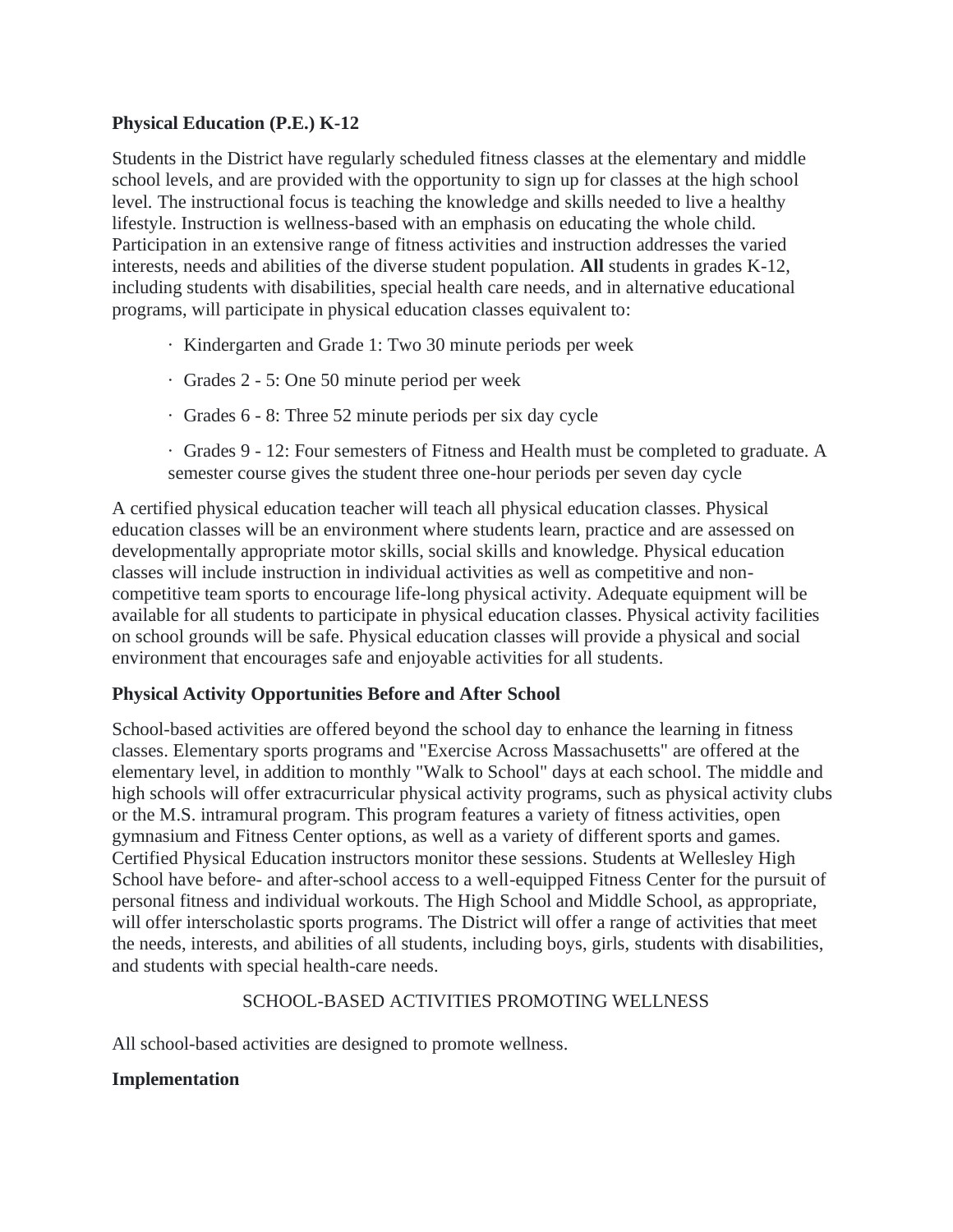Department of Fitness and Health

· The Fitness and Health department provides additional coverage for the after-school sports program at the elementary level, the intramural sports program at the Middle School and the Fitness Center coverage at the High School.

· The "Count Me In" program is run by the Fitness and Health faculty at the elementary level, in collaboration with the classroom teachers. This program focuses on students with special needs and on acceptance for differences. For example, the P.E. instructors teach classes where the students experience what it is like to have a physical disability. Another example is the unit on food allergies that is taught to all first graders by classroom teachers as part of this curriculum.

· Annually, the Middle School Fitness and Health faculty run two events: the "Turkey Trot" run and the "Mini Marathon", both designed to foster and encourage fitnesswalking and running as a means to stay physically active and to develop a communitywide endeavor around physical education.

· The High School holds a "Be Well!" wellness initiative and auction every other year for the faculty. This initiative is designed to encourage and promote staff healthy lifestyle habits.

· The MetroWest Adolescent Health Survey is administered every other year to both the Middle School and High School students. The results of this survey are used to inform and guide the Health curriculum as well as other district-wide initiatives to keep the Wellesley students safe and healthy.

### **Implementation**

### Department of Nursing

The school health program is based on a partnership between faculty, staff, school administration, external health care providers, parents, and the community. The goal of the school health program is to complement and support the school´s academic mission while promoting and improving student´s health.

· All students and staff have access to nursing health services.

· Requirements for physical examinations and immunizations are enforced according to the Department of Public Health guidelines.

· Student health concern information relevant to the students´ participation in school is collected and parent permission is obtained in order to share this information with appropriate faculty and staff.

· A unit of food allergies is taught to all students in first grade by classroom teachers and nurses as part of the "Count Me In" curriculum.

· Annual health screenings are conducted each year according to the Department of Public Health guidelines.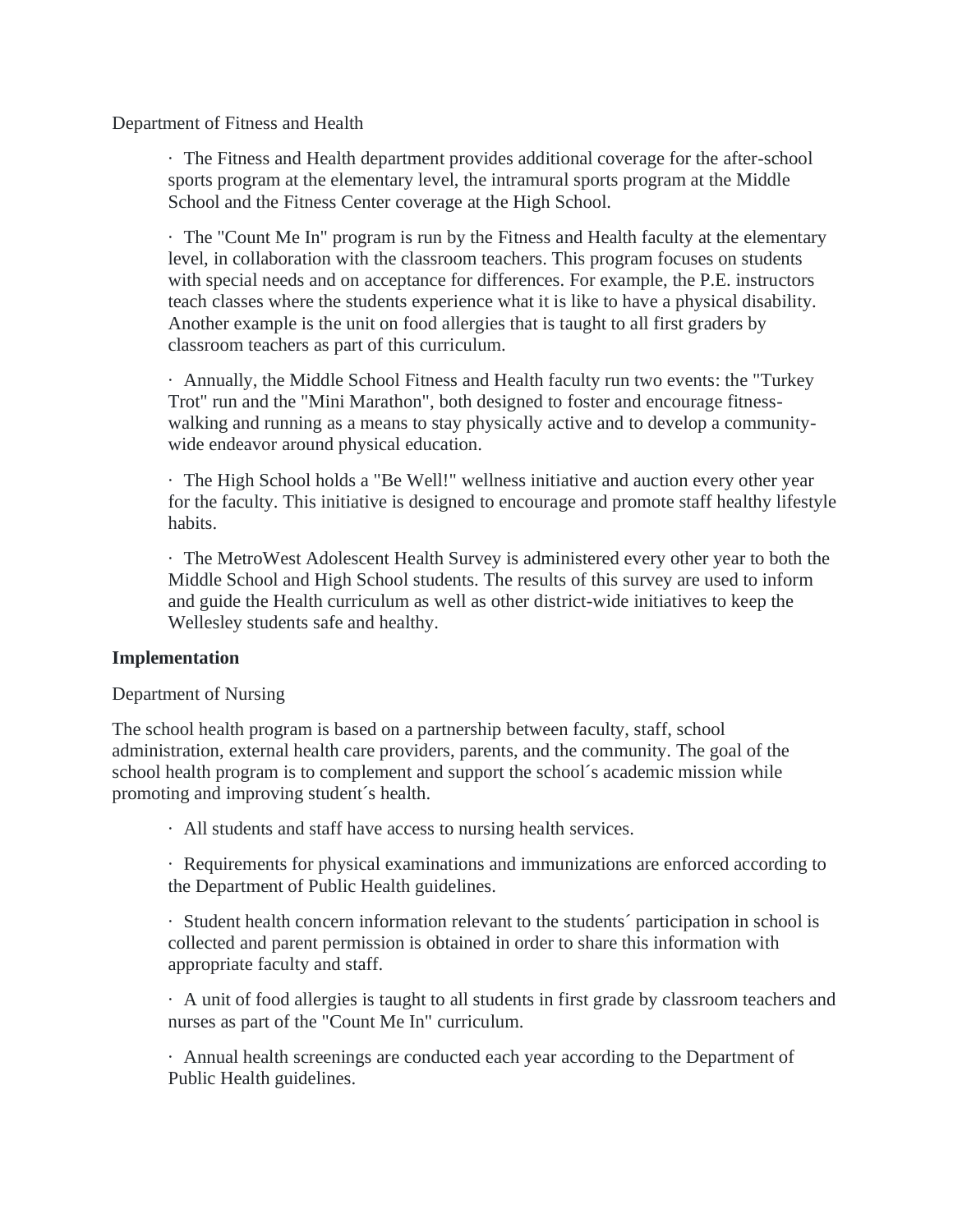· The school nurses are prepared to respond to any type of emergency that may occur at school including disaster, terrorism and pandemic outbreaks.

· There is a medical director for the school health program available to consult with the school nurses and Superintendent as needed.

· Parents of children who do not have health insurance are referred to Mass Health or the Children´s Medical Security Plan.

### **Healthy and Safe Environment**

The District will provide a safe environment before, during and after school.

- · All buildings will meet health and safety standards and codes.
- · All schools will be free of tobacco, nicotine delivery services including e-cigarettes, alcohol and drugs.
- · The schools will have zero tolerance for violence and harassment.
- · The District supports a culture where everyone is respected and accepted.

### **Daily Recess**

All elementary school students will have daily-supervised recess.

· Schools will preferably hold recess outdoors, weather permitting.

· Schools will encourage, verbally and through the provision of space and equipment, moderate to vigorous physical activity.

· Schools will endeavor to schedule recess prior to lunch since research indicates that physical activity prior to lunch can increase nutrient intake and reduce food waste.

### **Social and Emotional Health**

The District values the social and emotional well-being of students, faculty and staff, and:

- · Provides a supportive environment that includes counseling, guidance and social work.
- · Encourages students to develop skills to express thoughts and feelings responsibly.
- · Fosters an atmosphere where differences are respected.

· Facilitates student participation in the MetroWest Adolescent Health Survey and other screening programs as determined by the District in order to collect data to be used for program development, student support and risk assessment.

· Refers identified at-risk students to the appropriate resources.

The social and emotional health of students is additionally supported by outside community resources.

### **Staff Wellness**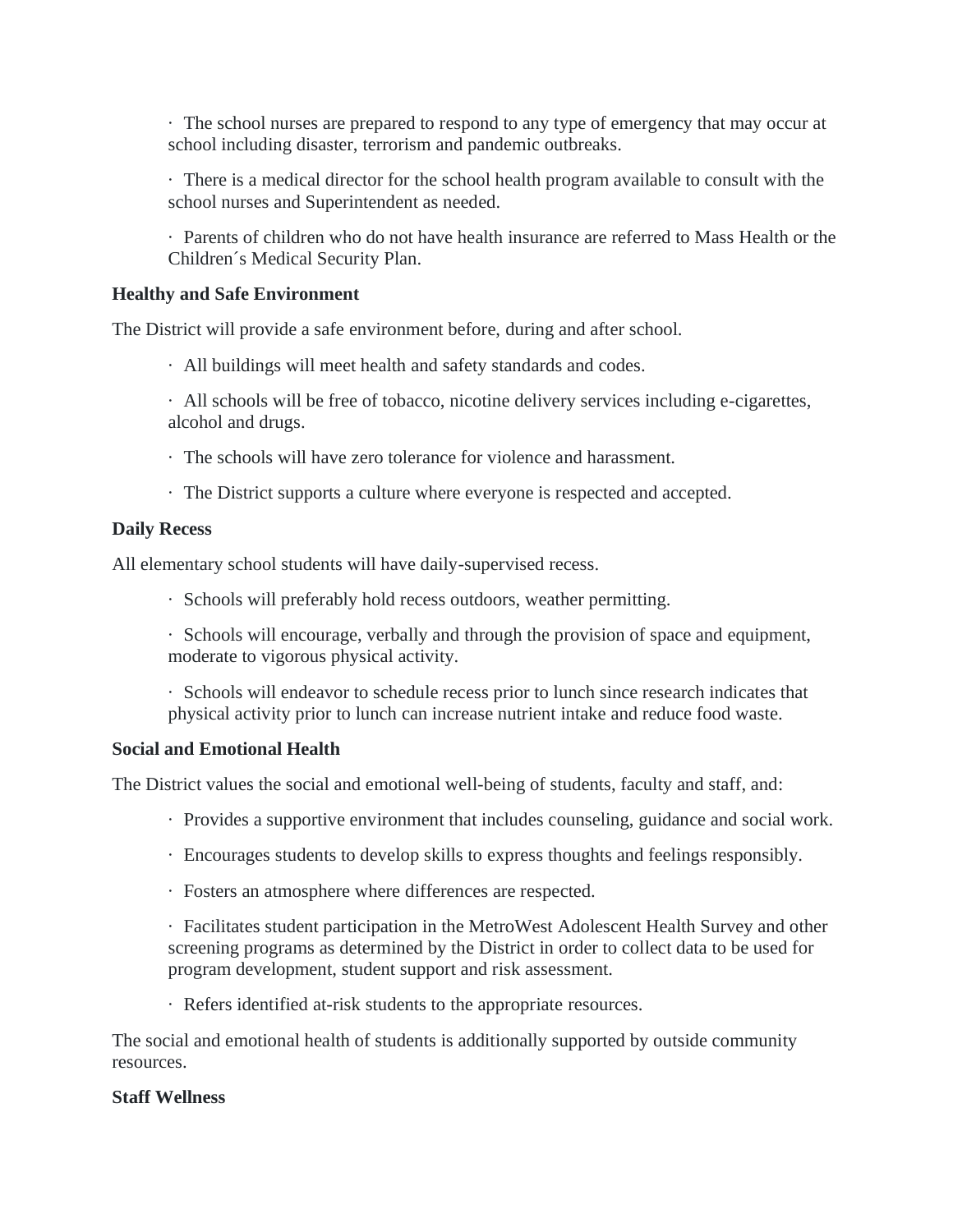The District values the health and well-being of every staff member. Personal efforts to maintain a healthy lifestyle are supported and encouraged.

· The health and safety of all staff is a priority for the District.

· The District provides a work environment that is free from dangers and consistent with occupational safety laws.

· There is an Employee Assistance Program (EAP) available to all employees

· Staff members are encouraged to use the Fitness Center at the High School before and/or after school hours. This is supported by the provision of coverage by the Fitness and Health staff.

### **Recycling Program**

The District recognizes its responsibility to work towards waste reduction and recycling in an effort to support environmental benefits.

· All schools foster recycling.

· Food services model environmentally sound practices and involve students and staff in reducing waste.

### THE SCHOOL WELLNESS ADVISORY COMMITTEE

The School Wellness Advisory Committee will monitor the progress of this policy.

### **Implementation**

The School Wellness Advisory Committee

The School Wellness Advisory Committee (SWAC) has been established to ensure that the District has a system in place to deal effectively with school health issues. This district-level group of committee members will be charged with making recommendations concerning school health/wellness policies, programs and practices.

The Superintendent is responsible for appointing committee members and replacements as needed as well as appointing a liaison between the Superintendent´s Office and the School Wellness Advisory Committee.

The major goal of this committee is to adopt *student wellness* as one of the core values in the District.

### **Committee Structure**

The School Wellness Advisory Committee shall have representation from the following departments:

- · Nursing Services
- · Health and Fitness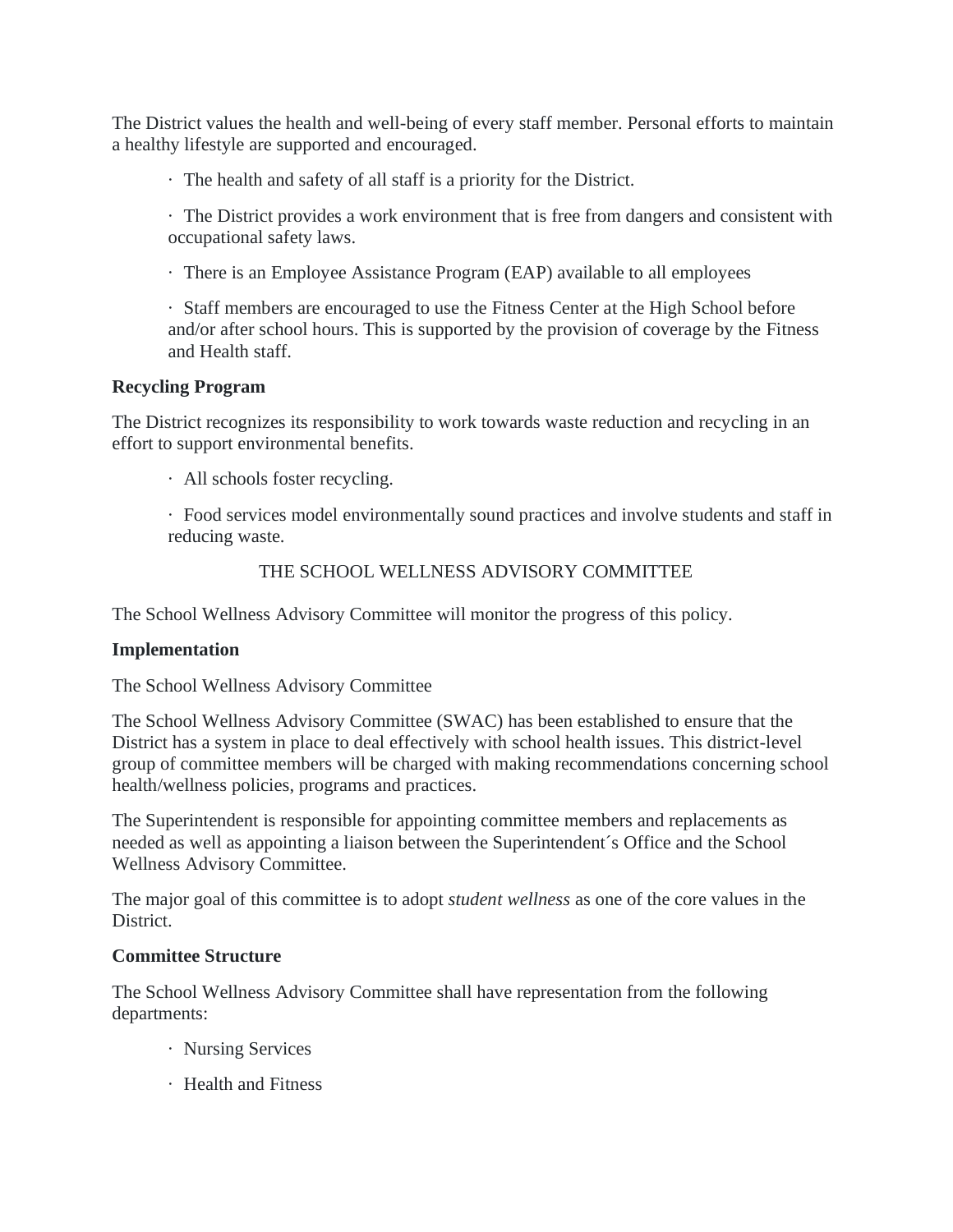- · School Physician
- · Teacher
- · School nutrition/food service
- · Parent representative
- · School Committee representative
- · Student representative
- · School Administration
- · Board of Health
- · Community Youth Coordinator
- · School Resource Officer

#### **Function**

The School Wellness Advisory Committee will meet at least four times during the school year. The main focus of the committee is to recommend and/or review district-wide policies to promote student wellness in the areas of:

- · Health education
- · School nutrition
- · Physical education
- · Social and emotional well-being

The School Wellness Advisory Committee is charged with identifying goals and objectives for the school year. These goals and objectives must be observable and/or measurable. The committee must also establish a process or self-assessment tool to evaluate progress in reaching the goals and objectives.

### **Areas for Consideration**

· Recommendations regarding the establishment/function of school building-based wellness teams and initiatives.

· Address recommendations and suggestions from the group represented on the committee from the schools and community.

- · Input from schools that may be affected by said goals and objectives.
- · Incorporate general health data reflective of the community.
- · Information about current District programs and practices relating to student health.

### **Annual Report**